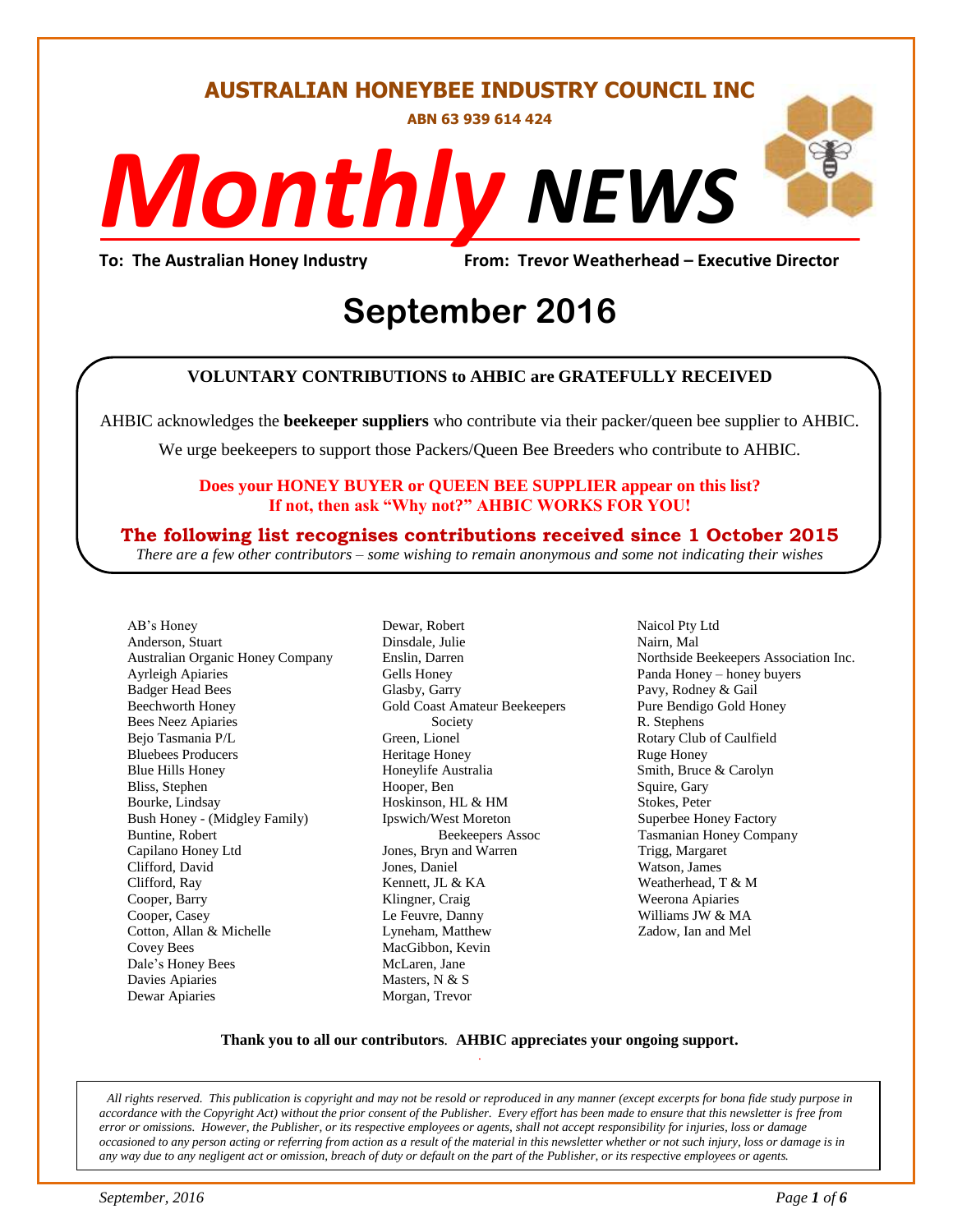#### **ASIAN BEES AND** *VARROA JACOBSONI* **IN TOWNSVILLE**

We have had industry representatives go to Townsville to help out with the incursion. The main role for our industry volunteers is to teach the local beekeepers how to carry out sugar shakes, alcohol washes and drone uncapping. They also get to see the beelining and the use of the helium balloon to catch drones. This has been very successful and thank you to those who have already volunteered and been to Townsville. We have achieved a lot.

I have taken over the rostering of beekeepers from Craig Klingner. We do have some on our list for future deployment and I have been in contact with them. However if there are other beekeepers who would like to volunteer please contact me. You would need to supply me with details such as how many hives you have, how long you have been keeping bees and also if you have had experience with sugar shakes, alcohol washes or drone uncapping. Email [ahbic@honeybee.org.au](mailto:ahbic@honeybee.org.au) or phone 07 5467 2265.

AHBIC pays the accommodation at Townsville plus refunds airfares up to \$600 except for Western Australia which can be greater on negotiation with AHBIC. You look after your meals whilst in Townsville. The accommodation has cooking facilities so you can cook for yourself. The funding for the volunteers is made available from the Producer Contingency Fund and we thank them for that contribution.

If you receive this newsletter you would have been receiving the updates on the progress in Townsville.

#### **DROUGHTS AND FLOODING RAIN**

When Dorothea Mackellar wrote about Australia being a land of droughts and flooding rain, I am sure there are beekeepers who will agree with her.

In recent months what were drought conditions have changed to flooding or boggy conditions.

Graham Beech has put on facebook his loss of hives on canola. Many photos there.

There are reports of hives still not being able to be shifted off almonds because of wet conditions.

Also in the far west of Queensland hives had to be lifted out by helicopter because of the water.

So far no report of losses of hives in South Australia but it is expected that there will be losses once beekeepers can get to where their hives are.

There are reports of flooding in Tasmania down around Hobart. No reports to date of any hive losses.

There are reports of more rain in the south over coming weeks. Not the news many beekeepers were hoping for. Maybe long term it will have benefits.

Also the low temperatures have not been favourable to honey production from canola in some areas of southern Australia.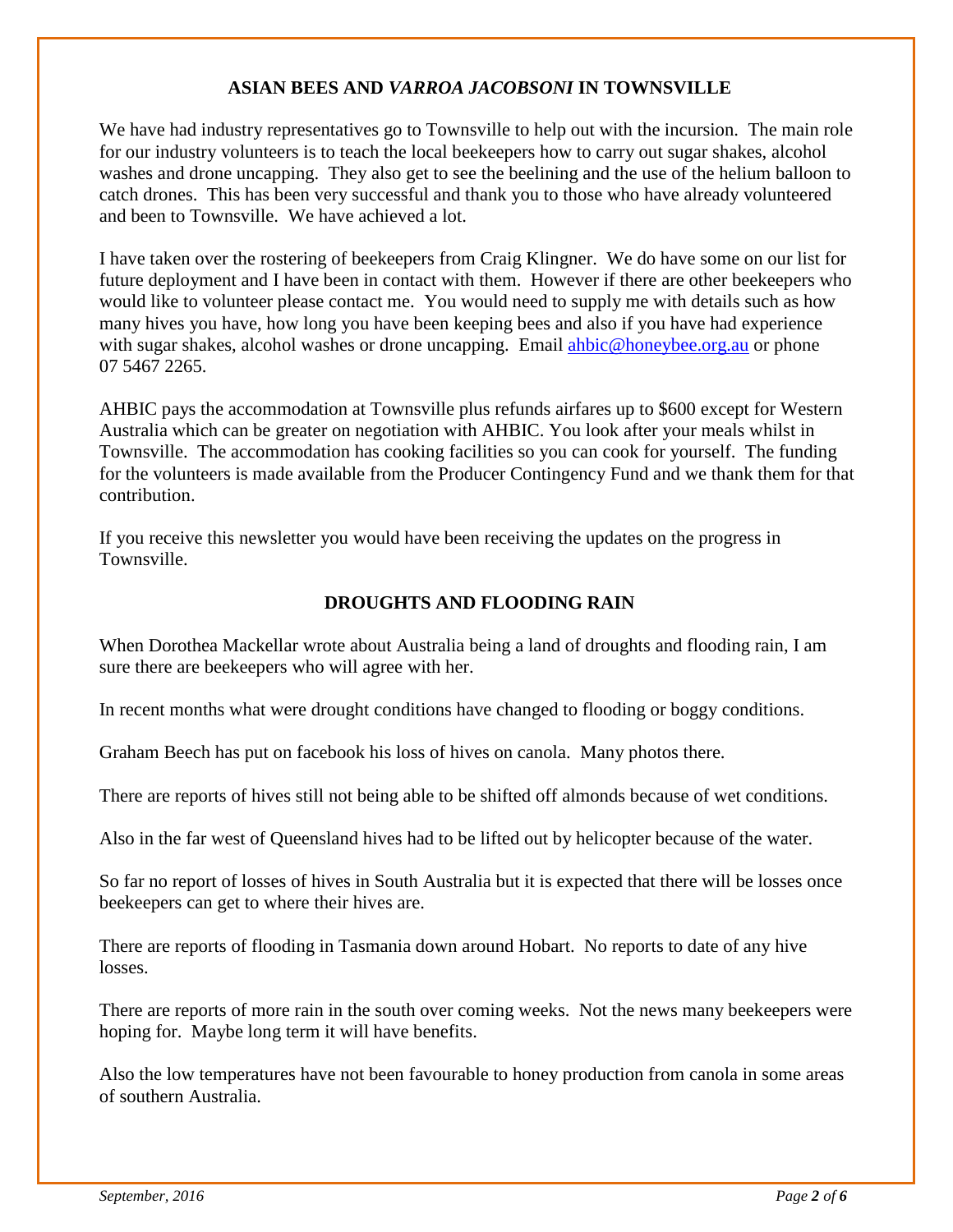#### **BEE LOSSES DUE TO ZIKA VIRUS SPRAYING IN THE USA**

There are reports of dramatic losses of honey bees in the USA due to spraying for mosquitoes to stop any spread of the zika virus.

See [http://www.beeculture.com/catch-buzz-south-carolina-county-inadvertently-kills-millions-honey](http://www.beeculture.com/catch-buzz-south-carolina-county-inadvertently-kills-millions-honey-bees/?utm_source=Catch+The+Buzz&utm_campaign=61c46c7ee0-Catch_The_Buzz_4_29_2015&utm_medium=email&utm_term=0_0272f190ab-61c46c7ee0-256241481)[bees/?utm\\_source=Catch+The+Buzz&utm\\_campaign=61c46c7ee0-](http://www.beeculture.com/catch-buzz-south-carolina-county-inadvertently-kills-millions-honey-bees/?utm_source=Catch+The+Buzz&utm_campaign=61c46c7ee0-Catch_The_Buzz_4_29_2015&utm_medium=email&utm_term=0_0272f190ab-61c46c7ee0-256241481) [Catch\\_The\\_Buzz\\_4\\_29\\_2015&utm\\_medium=email&utm\\_term=0\\_0272f190ab-61c46c7ee0-256241481](http://www.beeculture.com/catch-buzz-south-carolina-county-inadvertently-kills-millions-honey-bees/?utm_source=Catch+The+Buzz&utm_campaign=61c46c7ee0-Catch_The_Buzz_4_29_2015&utm_medium=email&utm_term=0_0272f190ab-61c46c7ee0-256241481)

And [https://www.theguardian.com/environment/2016/sep/04/zika-mosquito-neurotoxin-kills-bees-livelihoods](https://www.theguardian.com/environment/2016/sep/04/zika-mosquito-neurotoxin-kills-bees-livelihoods-beekeepers)[beekeepers](https://www.theguardian.com/environment/2016/sep/04/zika-mosquito-neurotoxin-kills-bees-livelihoods-beekeepers)

#### **HONEY MONTH COMMITTEE CHAIR**

No volunteers, as yet, for the position of Chair of the Honey Month Committee. If you are interested please let me know.

#### **DRONE BEE SEMEN IMPORTATION**

The latest negotiations with the Department of Agriculture and Water Resources seem to have achieved our industry's desired results. We are awaiting final confirmation.

#### **HONEY EXPORTS TO SAUDI ARABIA**

Still no joy with having honey accepted into Saudi Arabia.

#### **LIVE BEE EXPORTS TO THE USA**

Still no reply to the representations of the Department of Agriculture and Water Resources to the United States Department of Agriculture.

#### **AGM**

Annual conferences for 2017, in chronological order, as I currently have them are:-

| WA Farmers Federation – Beekeeping Section        | 13 May - Perth             |
|---------------------------------------------------|----------------------------|
| New South Wales Apiarists Association             | 18 & 19 May - Ballina      |
| Tasmanian Beekeepers Association                  | 26 & 27 May                |
| Victorian Apiarists Association                   | 7 & 8 June                 |
| Honey Packers and Marketers Association of Aust.  | 23 June                    |
| Queensland Beekeepers Association                 | 29 June $-1$ July - Gympie |
| South Australian Apiarists Association            | 6 & 7 July                 |
| Australian Honey Bee Industry Council             | 8 July                     |
| National Council of Crop Pollination Associations | <b>TBA</b>                 |
| Australian Queen Bee Breeders Association         | <b>TBA</b>                 |

The AHBIC AGM will be held in South Australia in 2017.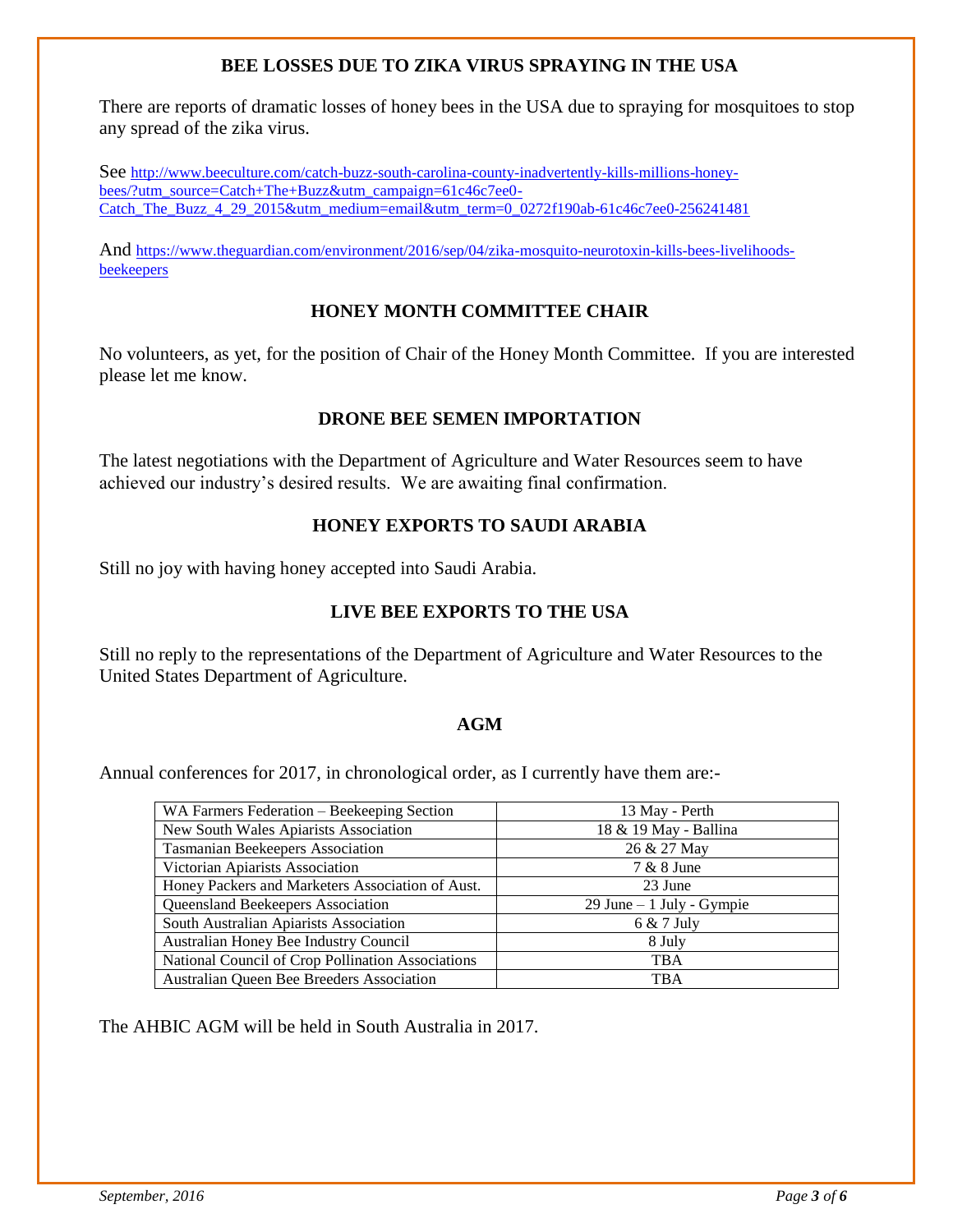#### **NEW CHEMICAL REGISTRATIONS**

**Application no:** 107504 **Applicant ACN:**<br>Summary of variation:

**Date of variation:** 3 August 2016 **Product registration no.:** 60611 Label approval no.:

**Application no.:** 58116<br> **Active constituent/s:** Flupyradifurone **Active constituent/s:**<br>Applicant name: Applicant ACN:<br>Summary of use:

**Date of approval:** <sup>30</sup> August 2016<br> **Approval no.:** 68328 **Approval no.:** 

**Application no.:** 105435<br> **Active constituent/s:** Carbaryl **Active constituent/s:**<br>Applicant name:

**Applicant ACN:**<br>Summary of use:

**Date of approval:** <br>**8 September 2016**<br>**82325 Approval no.:** 

**Product name: Product name: Active constituent/s: Active constituent/s: Active constituent/s: Active constituent/s: Active constituent/s: Active constituent/s: Active constituent/s: Active constituent/s:** 500 g/L chlorpyrifos (an anti-cholinesterase compound) **Applicant name: Applicant name: Applicant name: Applicant ACN: Applicant ACN: Applicant ACN: Applicant ACN: Applicant ACN: Applicant ACN: Applicant ACN: Applicant ACN: Applicant ACN: Applicant ACN:** To change the distinguishing product name and the name that appears on the label from 'AGSPRAY CHLORPYRIFOS 500EC INSECTICIDE' to 'HUILONG CHLORPYRIFOS 500 EC INSECTICIDE'

> Bayer Cropscience Pty Ltd<br>000 226 022 For use in agricultural chemical products **Applicant name:** Agrinova New Zealand Ltd. t/a Gro-Chem<br>N/A For use in agricultural chemical

products

#### **DEAD** *APIS DORSATA* **IN PERTH**

AHBIC has received advice for the office of the Chief Plant Protection Officer in Canberra that 25 dead giant honey bees (Apis dorsata) were found in the cargo hold of a plane from Malaysia on 20 September, 2016. No live bees were found.

Examination of the bees found no mites on them. No further action is required.

Over the years there have been several instances of dead giant honey bees being found in cargo holds of planes out of Malaysia. It would seem the bees are attracted to the lights around the airport.

#### **TOP 40 EXOTIC AND UNWANTED PLANT PESTS**

The Plant Health Committee have put out a list of the Top 40 Exotic and Unwanted Plant Pests. See <http://www.agriculture.gov.au/pests-diseases-weeds/plant/pests-disease-list/>

For the beekeeping industry we have two (2) in the top 40. They are internal and external mites of bees and exotic bees.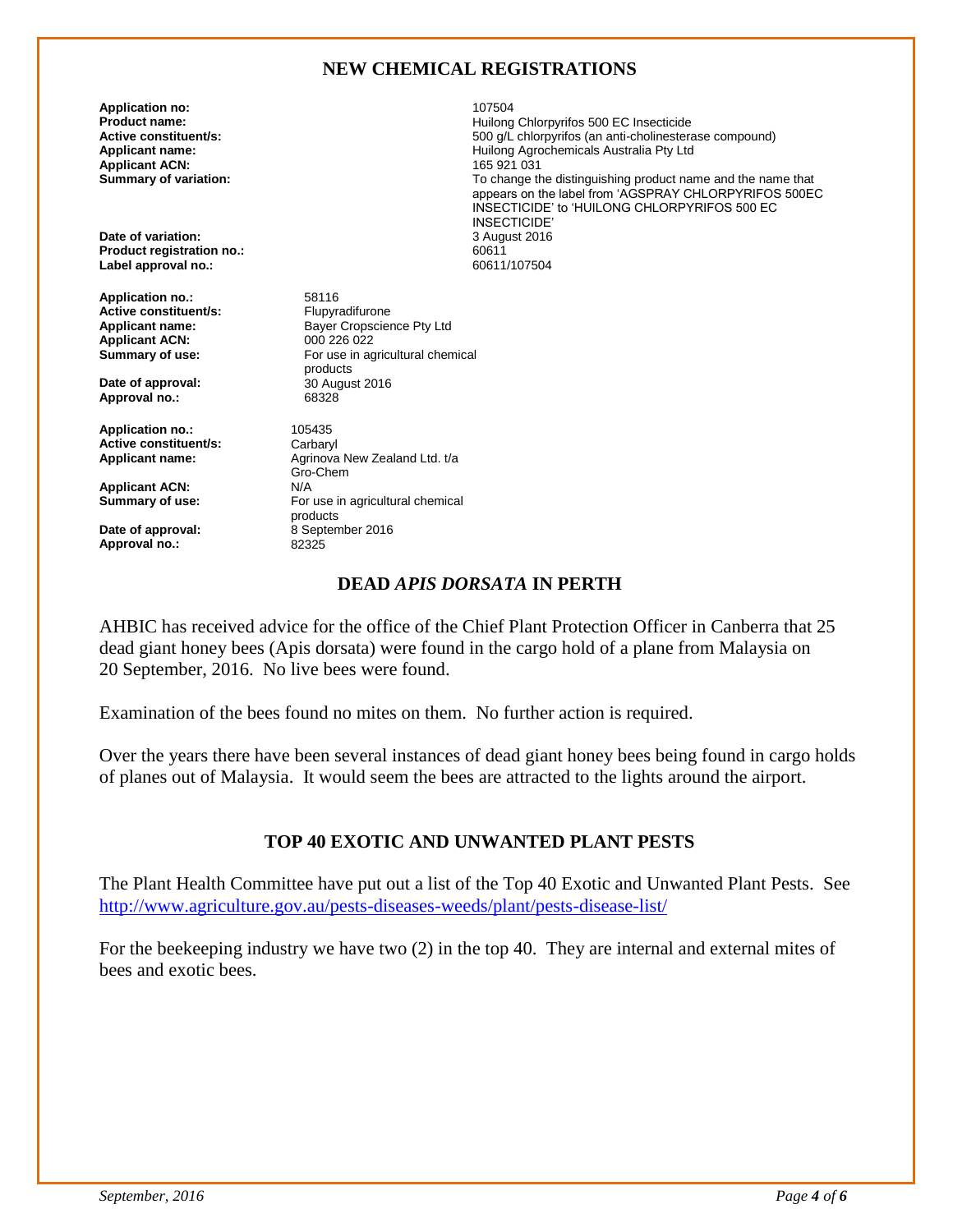#### **Preparing live bees for export**

Well-known Tasmanian apiarist Lindsay Bourke has shared his knowledge in preparing live bees for export in the first episode of a series of industry best practice videos.

Mr Bourke, who is also the President of the Tasmanian Beekeepers Association, said Australia exports an average of 17 pallets of bees at the end of each season to beekeepers in Canada where *Varroa destructor* is prevalent.

"Australian bees are very valuable to Canada as they urgently need them," Mr Bourke said.

"Each pallet is worth around \$110,000 dollars, so it provides extra money for us at the end of our season from our excess bees, but most importantly it's really good for our fellow beekeepers on the other side of the world," he said.

This season, Mr Bourke supplied eight pallets for export.

In the best practice video, Mr Bourke explains the process he uses to package live bees, including excluding his queen bees in the initial extraction phase, keeping the bees cool throughout both the smoking process, weighing the bees for packaging, as well as the biosecurity measures necessary to export to Canada.

Chair of the Honey Bee and Pollination Program's Advisory Panel, Michael Hornitzky, said the new series of videos will highlight the practices of some of the best apiarists in Australia.

"This is a great resource that will offer productive peer-to-peer advice," Dr Hornitzky said.

"More best practice videos will be added to the RIRDC YouTube channel over the coming 12 months, including topics such as queen bee breeding, introducing queens in to hives, hygienic testing techniques and barrier systems for pest and disease management."

To watch the video, go to: [https://youtu.be/6mGX6BwtS1s](http://coxinall.us7.list-manage.com/track/click?u=87f4462512400a53a67349d86&id=b9688750e2&e=99278a1f2d)

For more information, go to: [www.rirdc.gov.au/honeybee-pollination](http://coxinall.us7.list-manage.com/track/click?u=87f4462512400a53a67349d86&id=fb5123c64b&e=99278a1f2d)